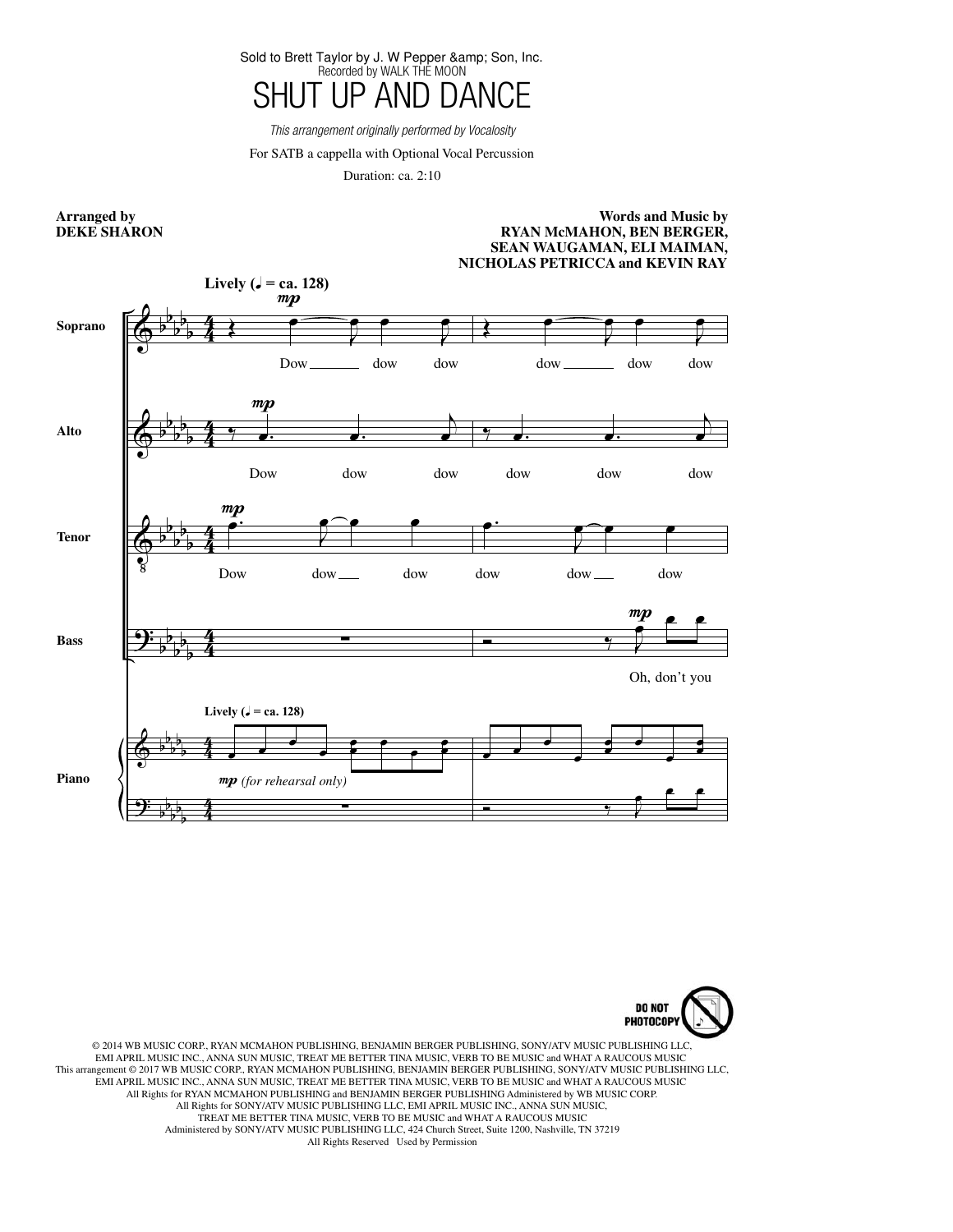

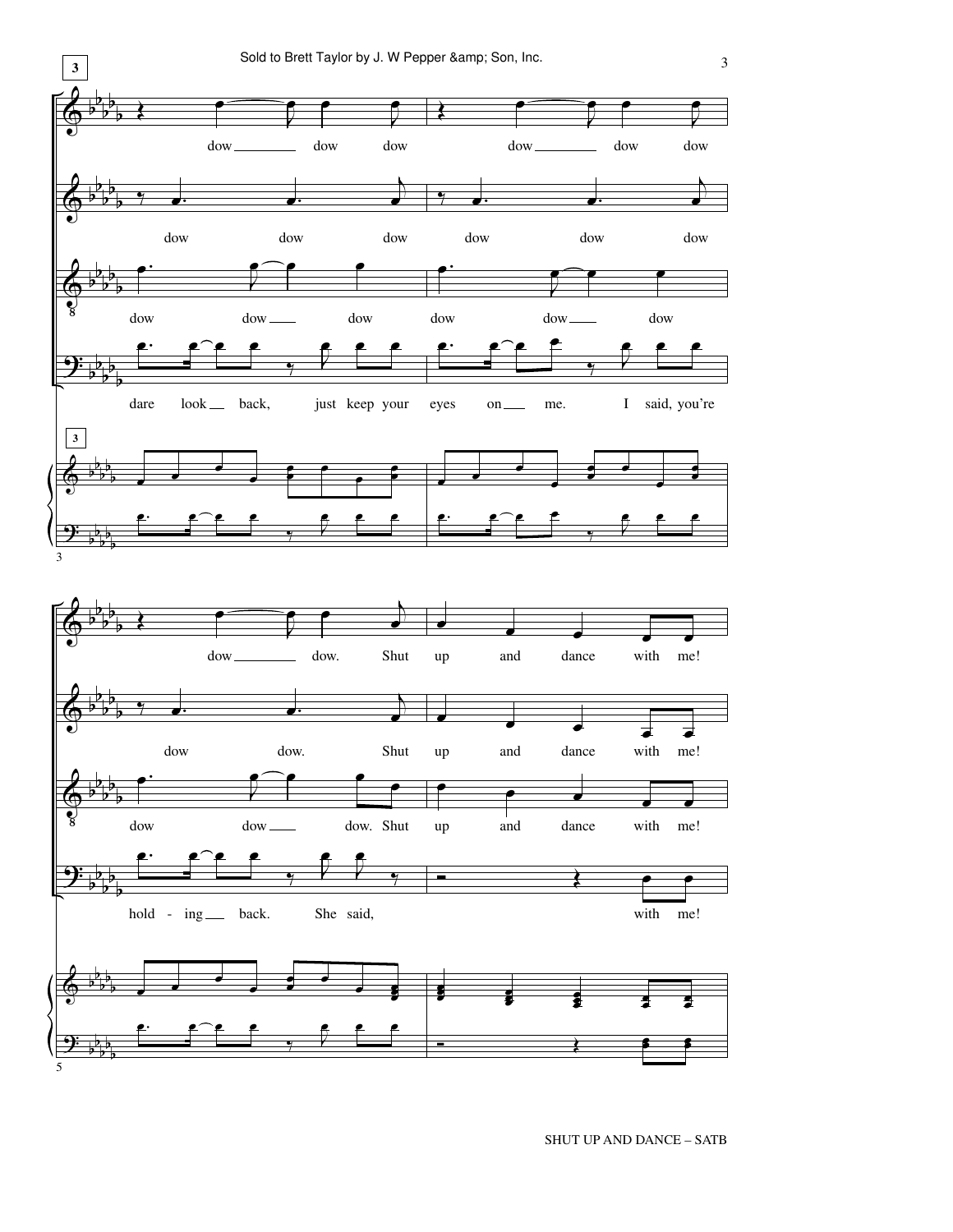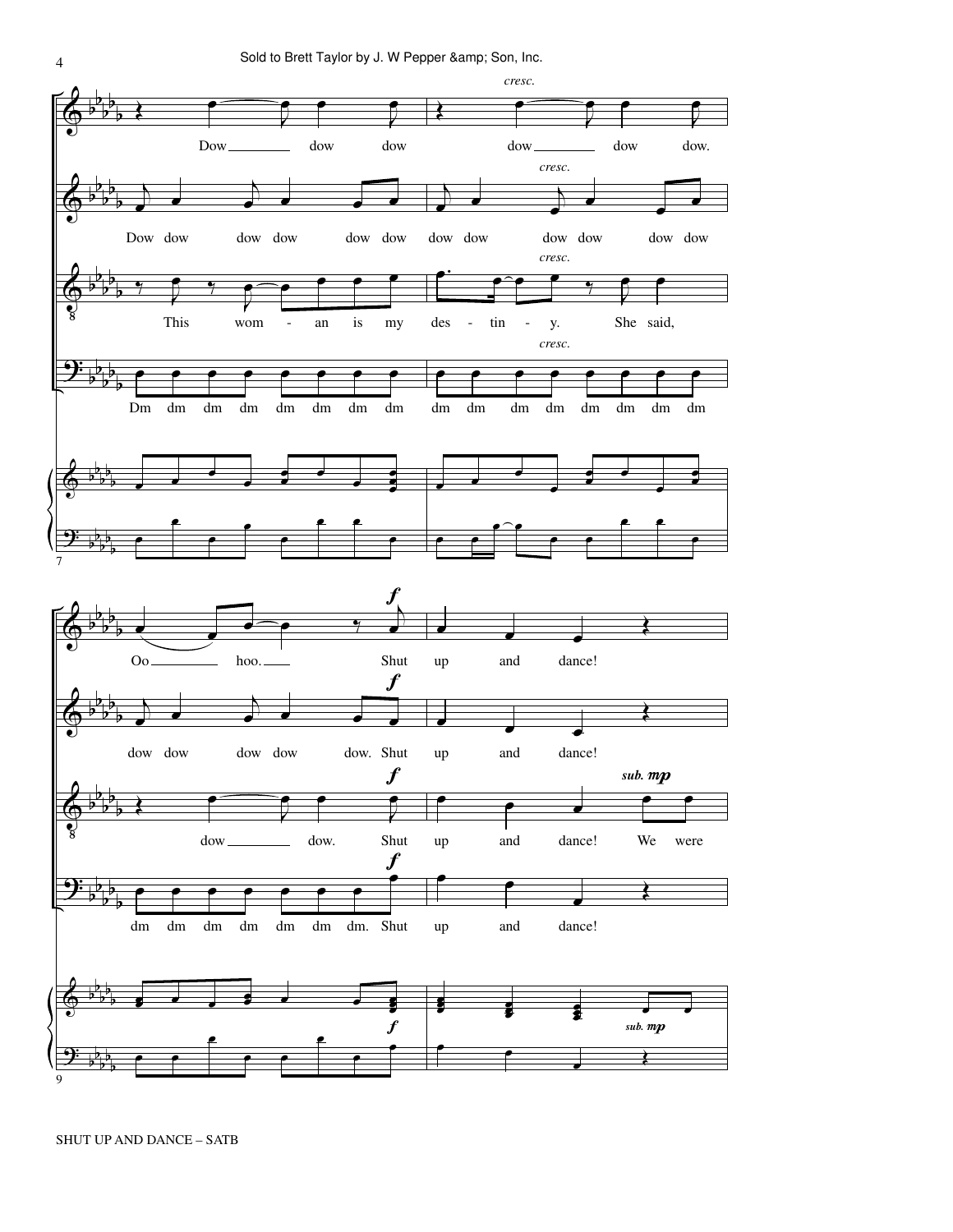

SHUT UP AND DANCE – SATB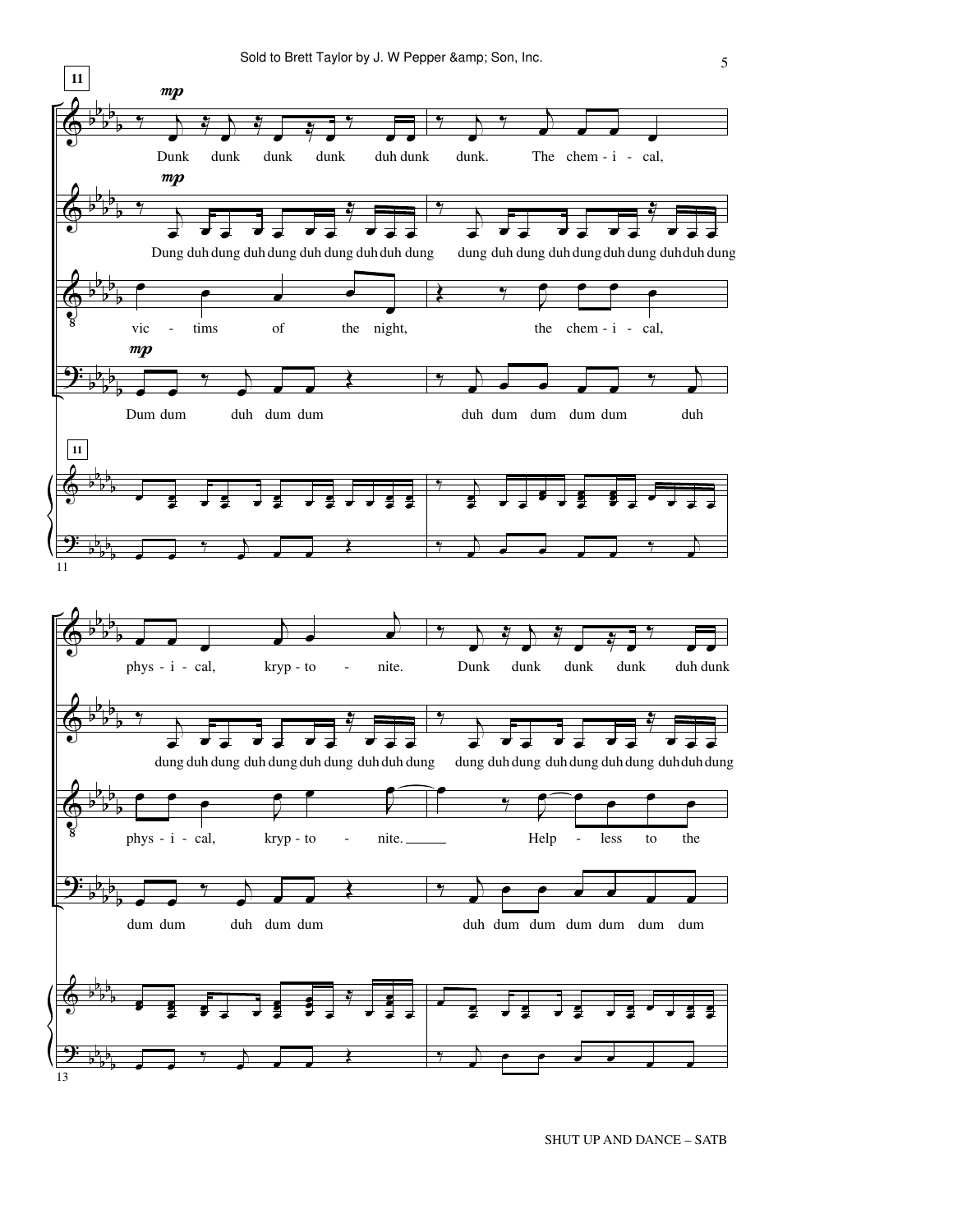

SHUT UP AND DANCE – SATB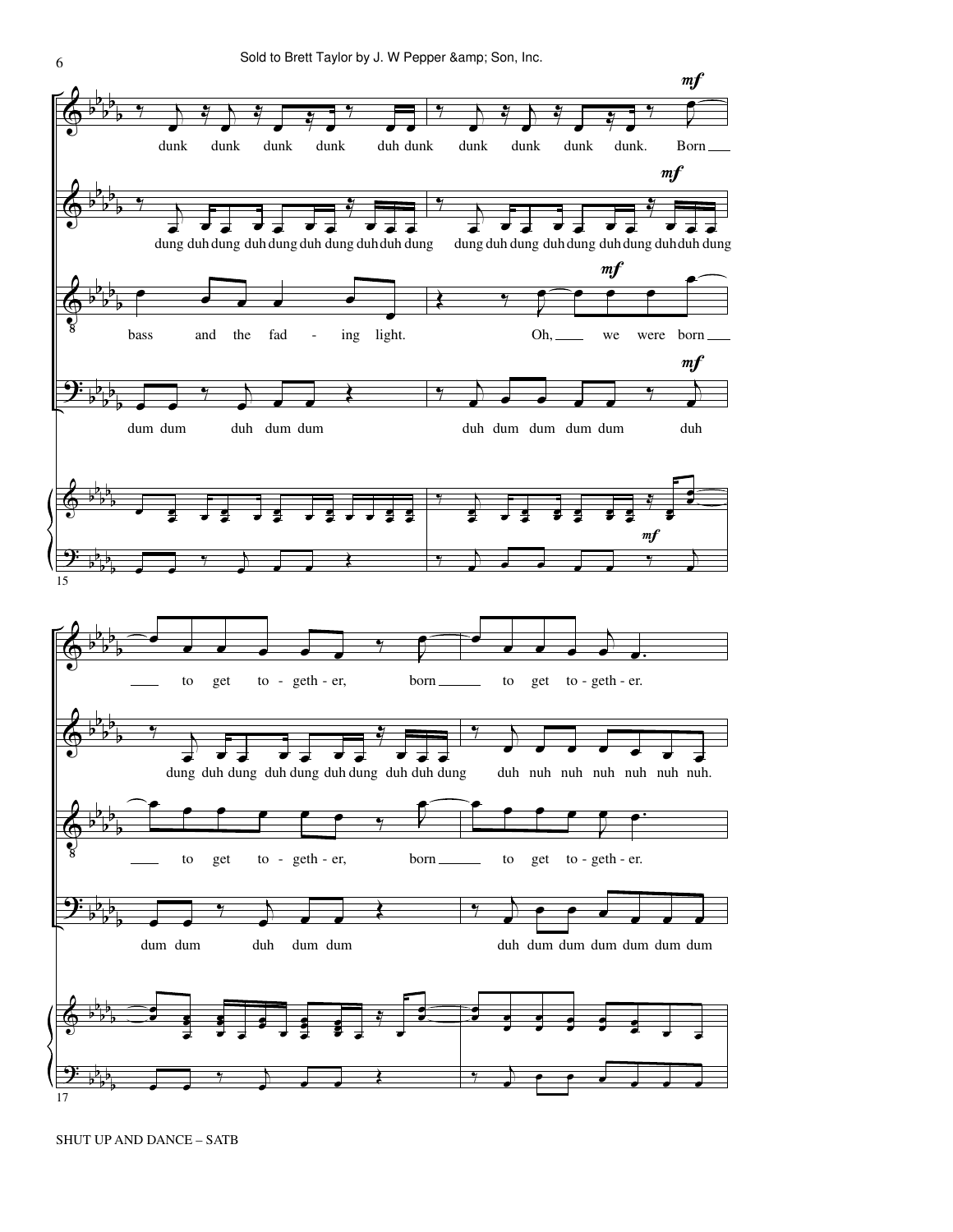



SHUT UP AND DANCE – SATB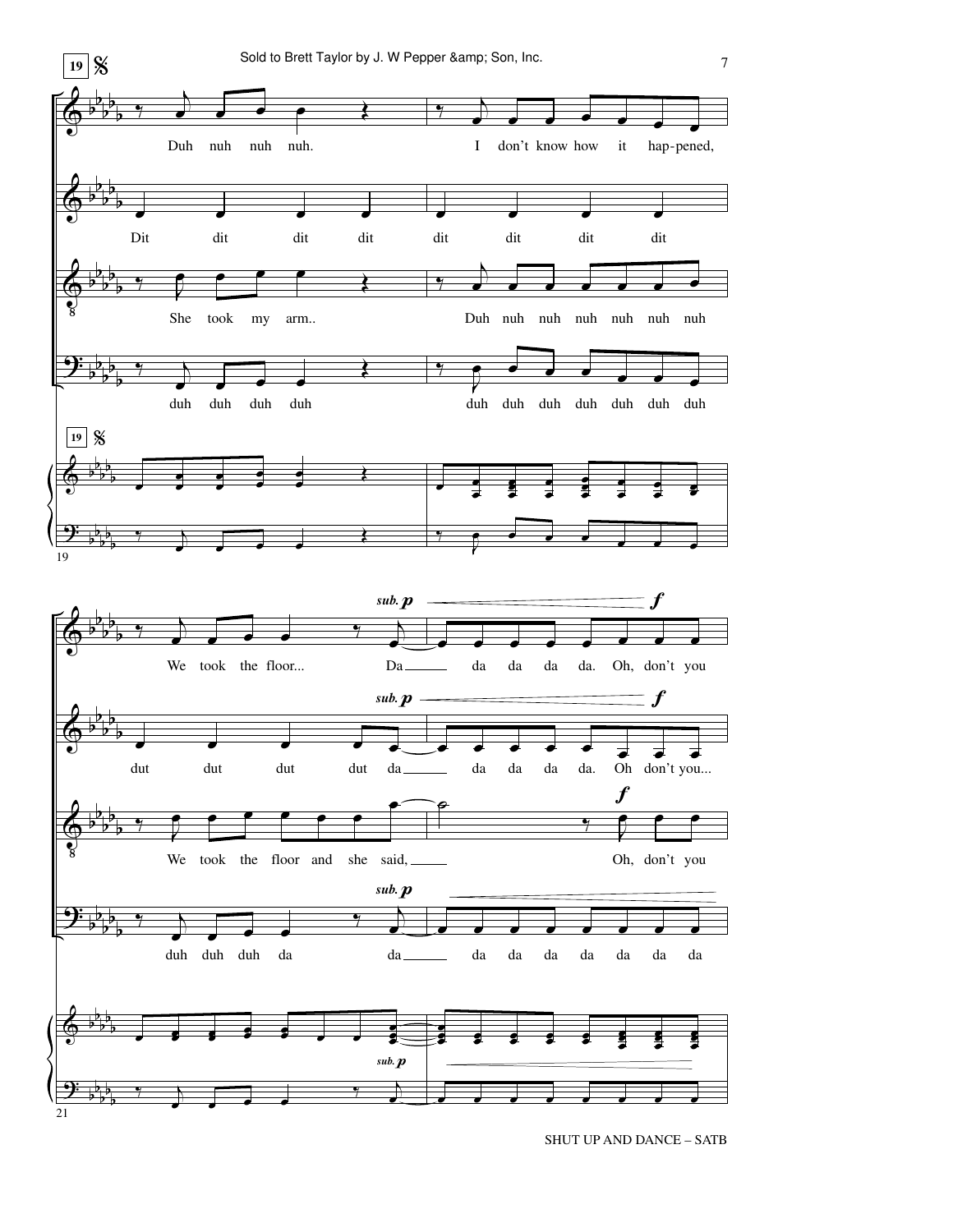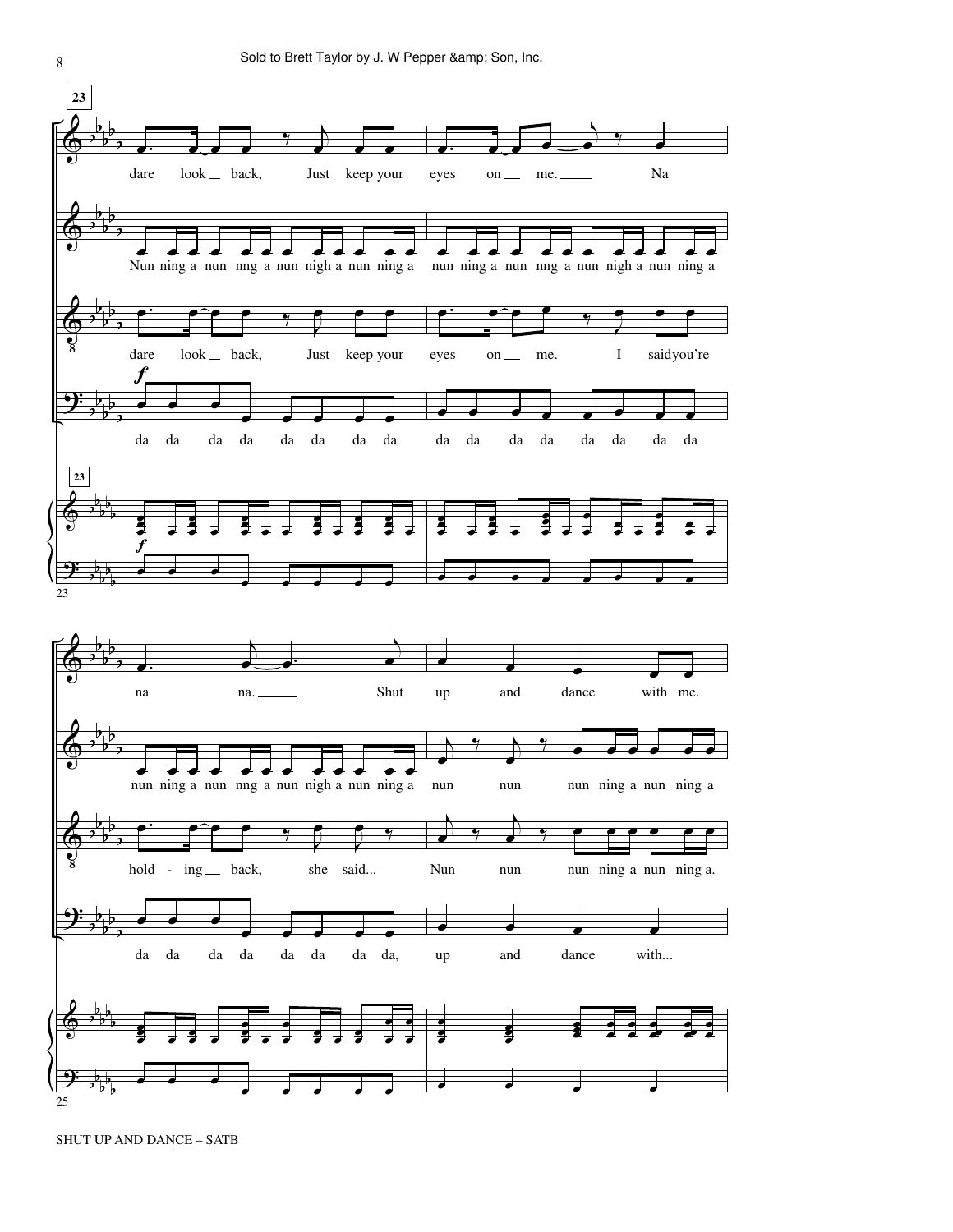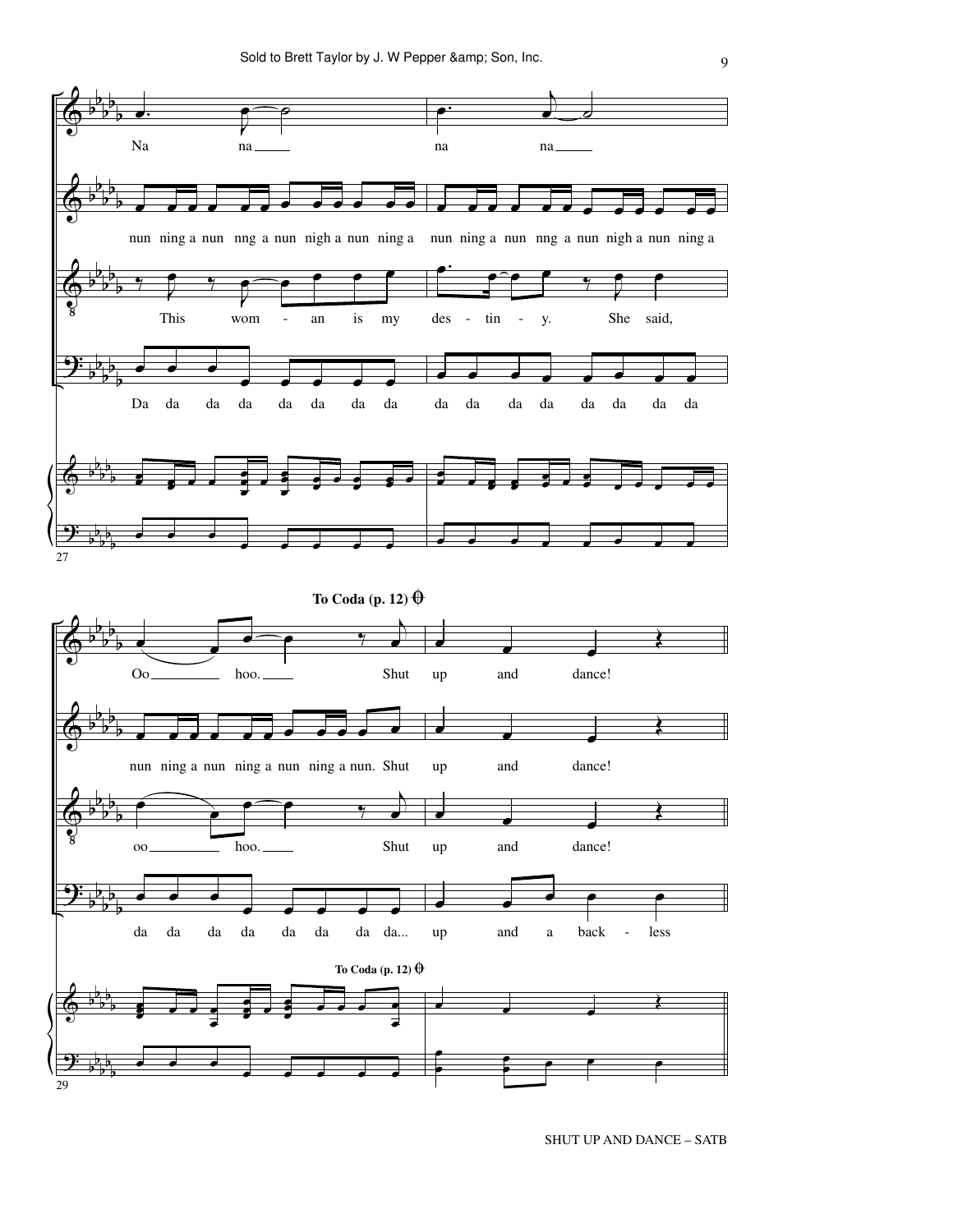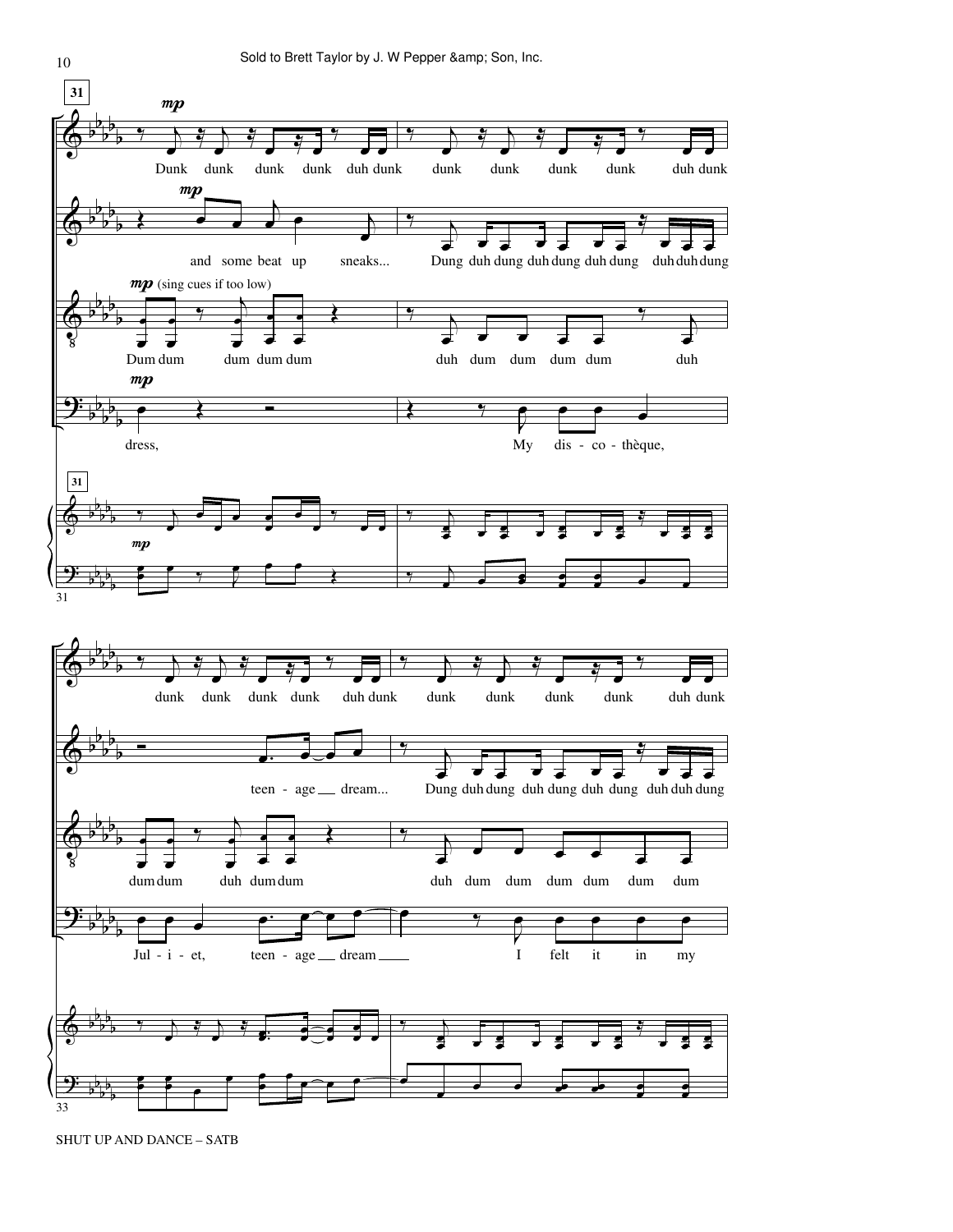

SHUT UP AND DANCE – SATB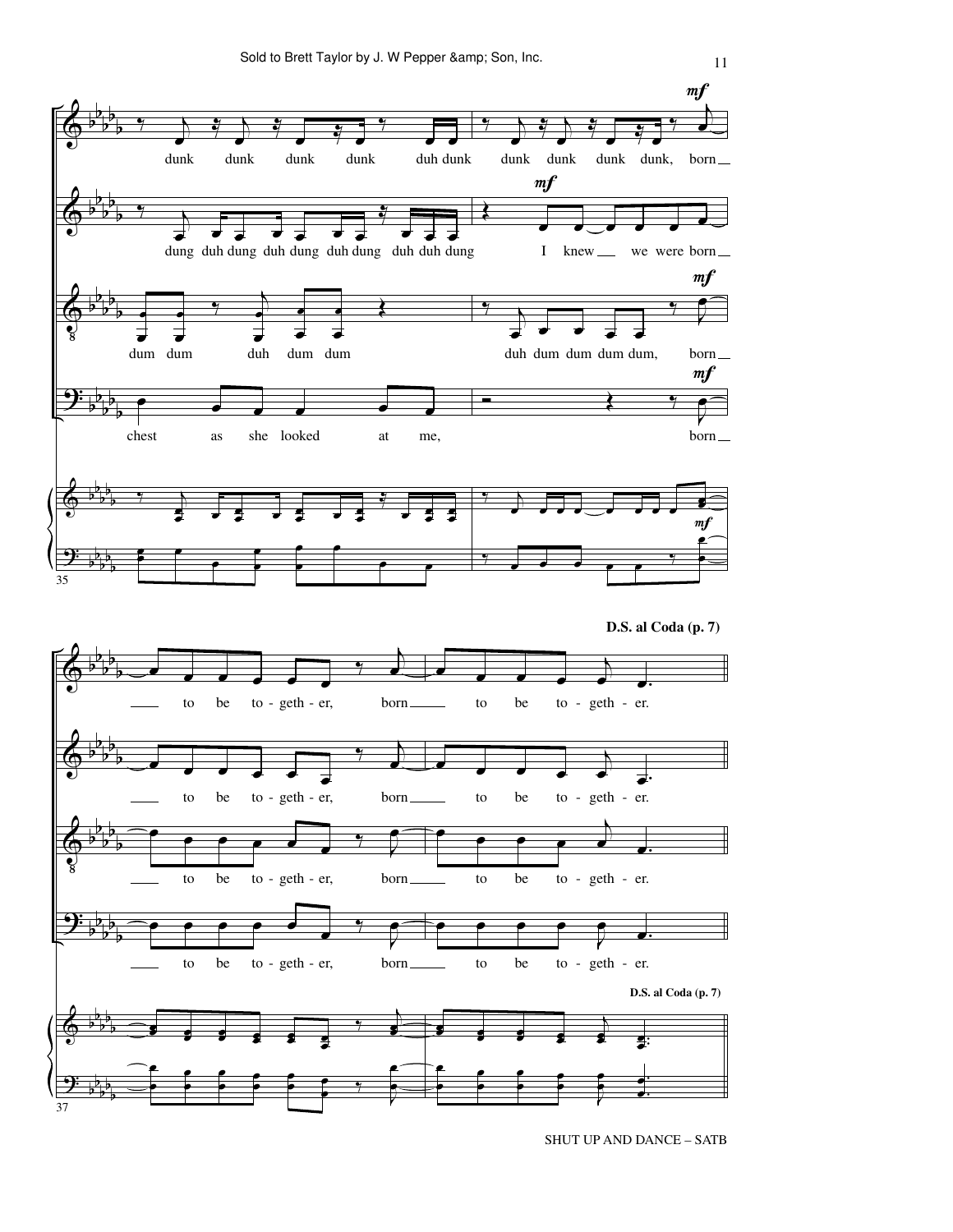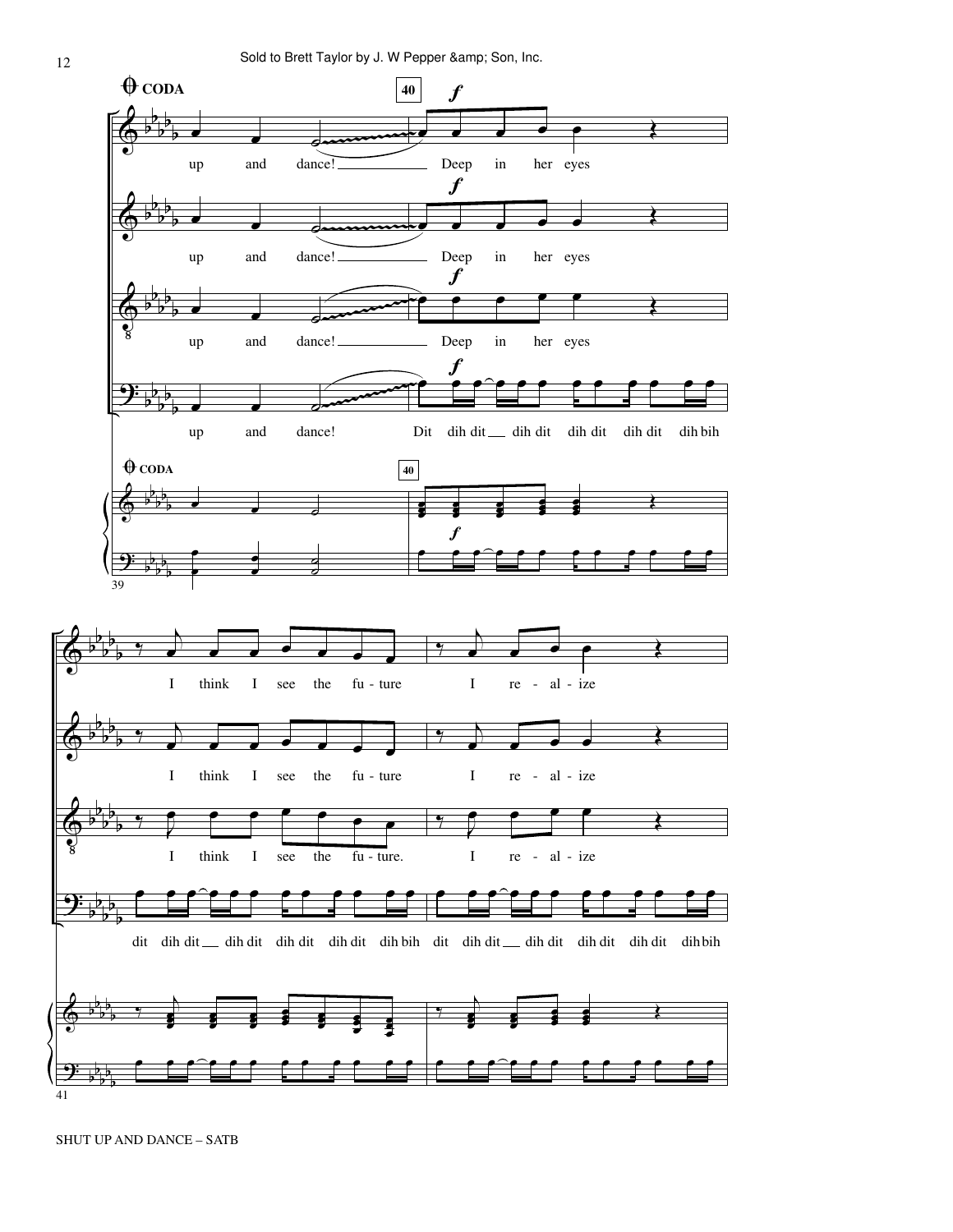

SHUT UP AND DANCE – SATB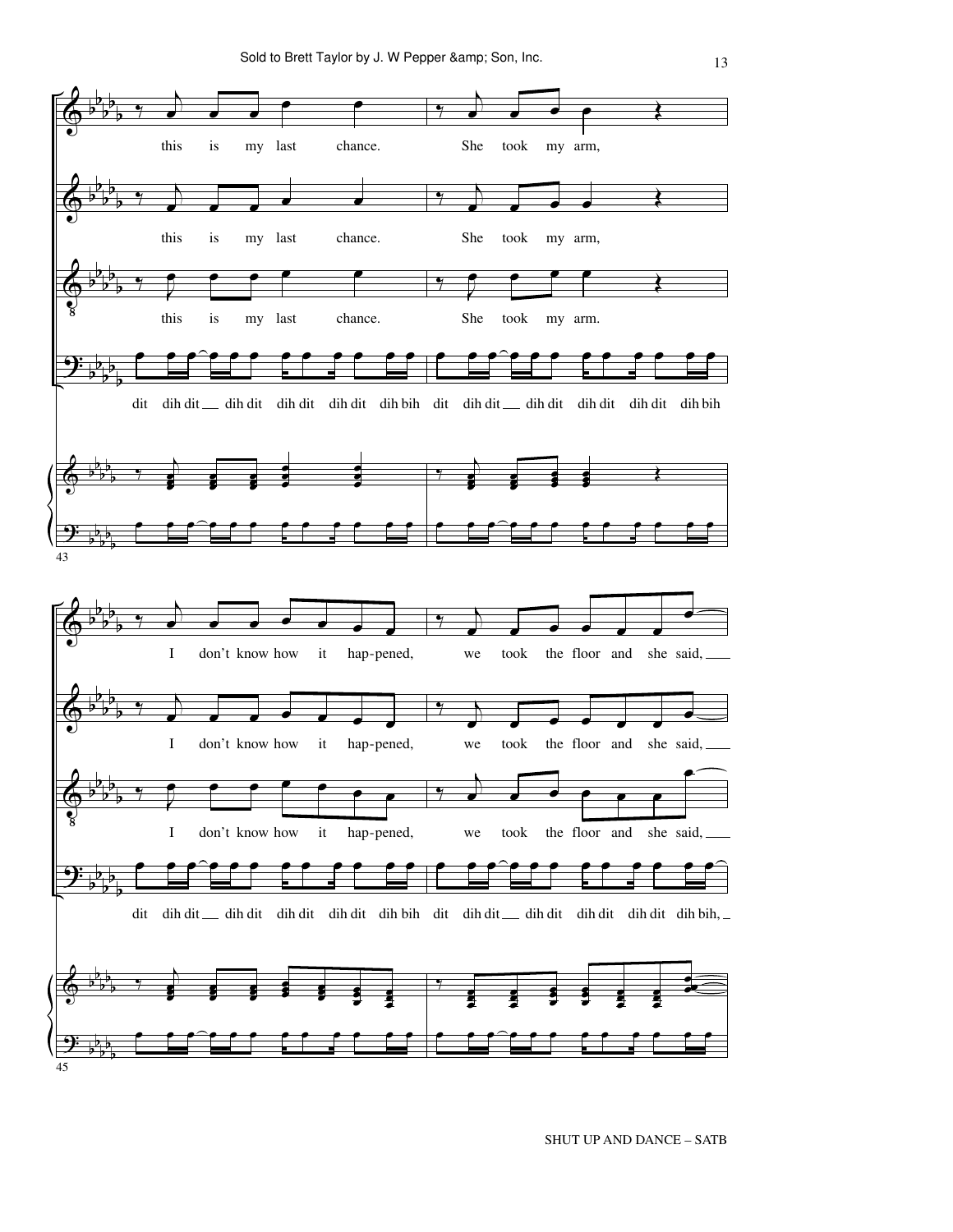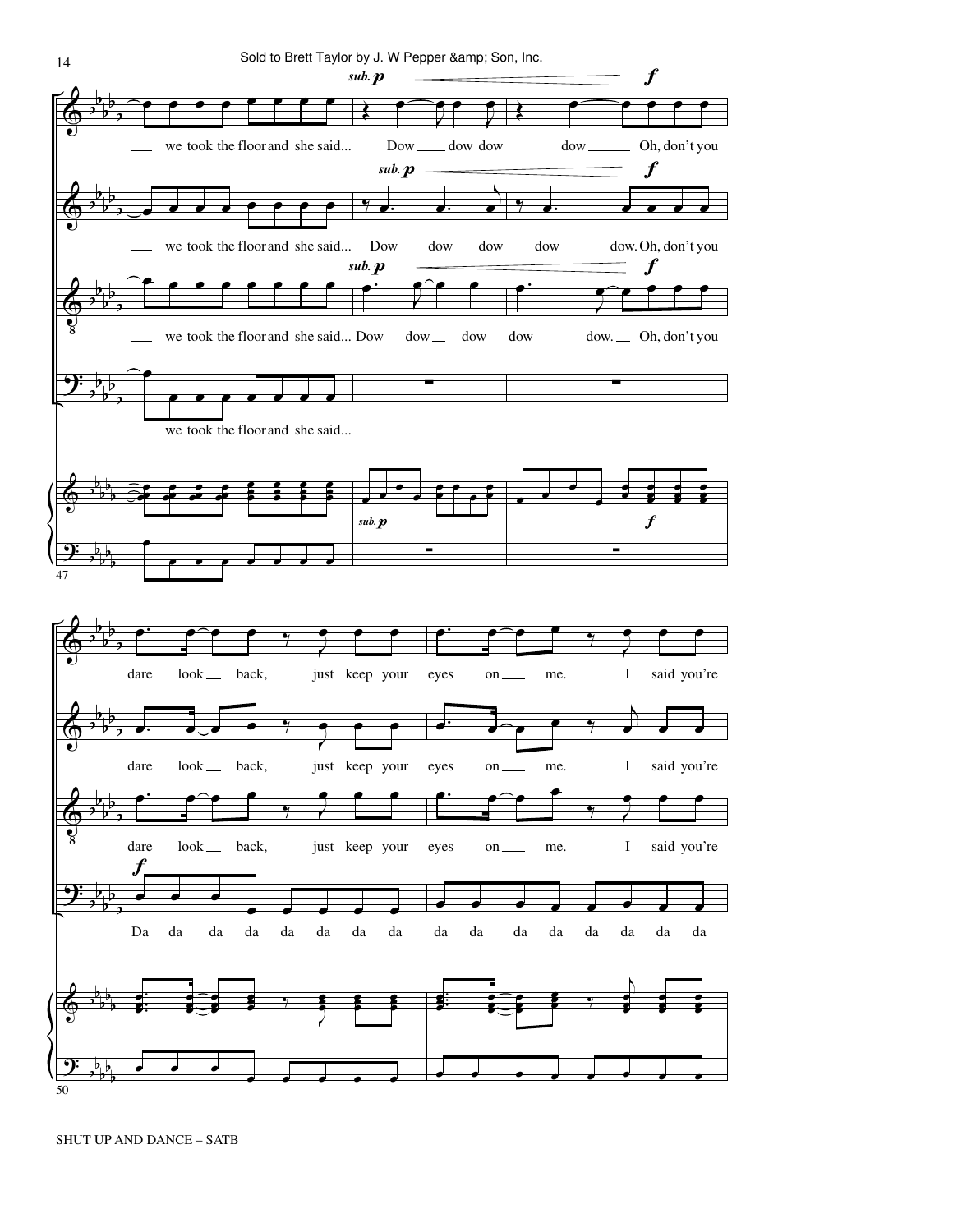

SHUT UP AND DANCE – SATB